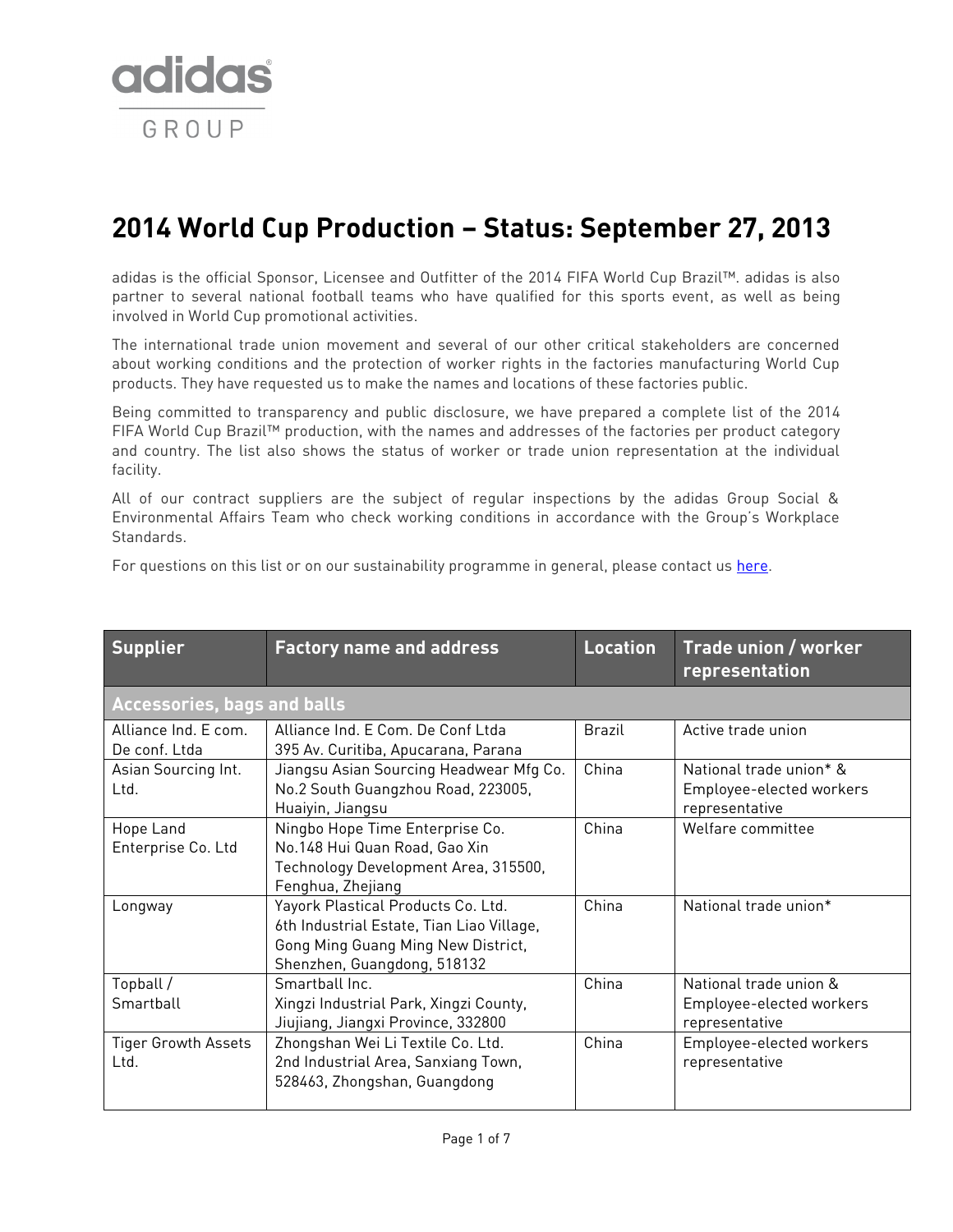

| Globalway                                          | PT. Global Way Indonesia<br>No 214, JL Ahmad Yani, Desa Gedangan,<br>Kec. Gedangan, 61254, Sidoarjo,<br>Jawa Timur                  | Indonesia     | Active trade union & bi-partite<br>worker-management<br>institution    |
|----------------------------------------------------|-------------------------------------------------------------------------------------------------------------------------------------|---------------|------------------------------------------------------------------------|
| Capital                                            | Capital Sports Pvt. Ltd.<br>P.O. Box 393, Kashmir Road, Near Galaxy<br>Marriage Hall, 51310 Sialkot, Punjab                         | Pakistan      | Employee-elected Worker<br>Welfare Committee.                          |
| <b>Forward Sport</b>                               | Forward Sports Pvt. Ltd.<br>P.O. Box 1704, Adha Sahowala,<br>Wazirabad Road 51310 Sialkot, Punjab                                   | Pakistan      | Active trade union and Worker<br>Management Council                    |
| Forward Gear                                       | Forward Gear Pvt. Ltd.<br>Adha Sahowala, Wazirabad Road,<br>51310 Sialkot                                                           | Pakistan      | Active trade union                                                     |
| Pungkook                                           | Pung Kook III Co. Ltd.<br>1A Hamlet, An Phu Commune, Thuan An<br>District, Binh Duong Province                                      | Vietnam       | National trade union* &<br>employee-elected workers<br>representative  |
| Long Way Vietnam                                   | Longway Vietnam Co. Ltd.<br>Xuyen A Industrial Zone,<br>Duc Hoa, Long AN, 850000                                                    | Vietnam       | National trade union* &<br>employee-selected workers<br>representative |
| <b>Apparel</b>                                     |                                                                                                                                     |               |                                                                        |
| Khamsin S.A.                                       | Khamsin S.A.<br>1280 Florentino Ameghino, Buenos Aires,<br>Distrito Federal                                                         | Argentina     | Active trade union                                                     |
| R.A. Intertrading S.A.                             | R.A. Intertrading S.A.<br>Jose I. Rucci (ex Pilar) 3951 / 55<br>Villa Lugano, Buenos Aires, C1439FVQ                                | Argentina     | Active trade union                                                     |
| <b>Tessicot S.A</b>                                | <b>Tessicot S.A</b><br>Dorrego 705 Cap. Fed., 1414, Buenos<br>Aires, Distrito Federal                                               | Argentina     | Active trade union                                                     |
| Will Der S.A                                       | Will Der S.A<br>3731 SAN LORENZO, OLIVOS, Buenos<br>Aires, 1636                                                                     | Argentina     | Active trade union                                                     |
| Dass Sul Calçados e<br>Artigos Esportivos<br>Ltda. | Dass Sul Calçados e Artigos Esportivos<br>Ltda.<br>R. Marcilio Dias 10, Saudades<br>SC 89868 000                                    | <b>Brazil</b> | Active trade union                                                     |
| <b>Buddies Limited</b>                             | Shenzhou Co. Ltd.<br>Buildings K&L, Soun Ouk Sahakom,<br>Vattanac Sangkat Sahakom Chey Khan,<br>Mean Chey, Phnom Penh, 855-23995578 | Cambodia      | Worker management<br>committee                                         |
| Predator JKT                                       | Grand Twins Int'l<br>Phum Trapang Por,<br>Sangkat Chom Chao<br>Khan Dangkor                                                         | Cambodia      | Active trade union                                                     |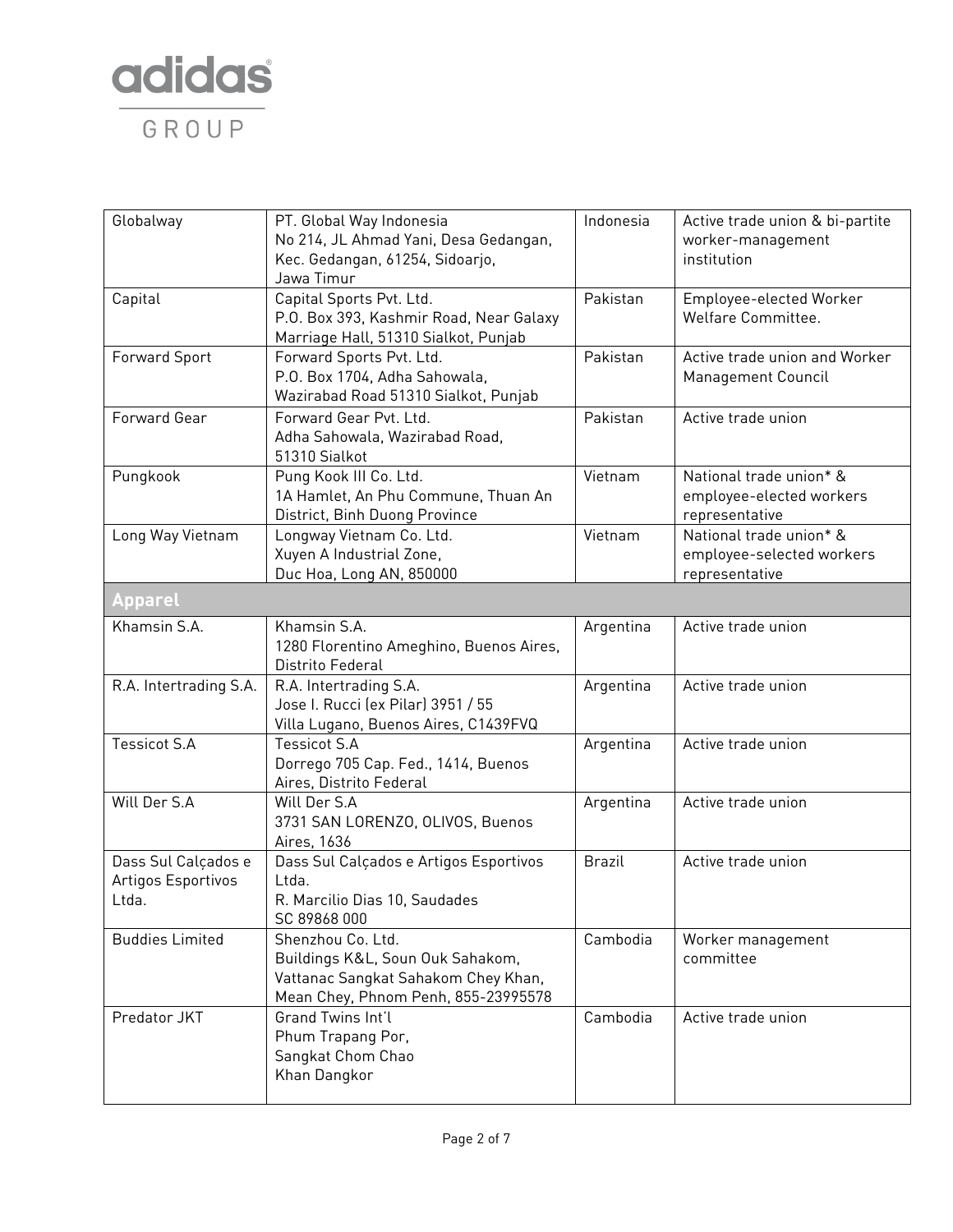

| New Iconic KL          | Grand Twins Int'l                        | Cambodia | Active trade union        |
|------------------------|------------------------------------------|----------|---------------------------|
|                        | Phum Trapang Por,                        |          |                           |
|                        | Sangkat Chom Chao                        |          |                           |
|                        | Khan Dangkor                             |          |                           |
| Amerseas               | Amerseas Enterprises                     | China    | National trade union* &   |
| Enterprises Ltd.       | No.3 Tian Sheng Road, YunPu Industrial   |          | Employee-elected workers  |
|                        | Zone, Luo Gang District, Guangzhou,      |          | representative            |
|                        | Guangdong, 510530                        |          |                           |
| <b>Bowker</b>          | Bowker Venture Garment Factory Co. Ltd.  | China    | National trade union* &   |
|                        | Zhen Xing Industrial Area, Chucheng      |          | Employee-elected workers  |
|                        | Development District, Yun Fu, Guangdong, |          | representative            |
|                        | 527300                                   |          |                           |
| Bowker                 | Bowker (Wuzhou) Garment Factory Ltd.     | China    | National trade union* &   |
|                        | 3rd Road, No. 1 Industrial Section,      |          | Employee-elected workers  |
|                        | Wuzhou, Guangxi                          |          | representative            |
| Bowker                 | Bowker Yao Hua Garment Co. Ltd.          | China    | Employee-elected workers  |
|                        | Gao Ling, Qiu Chang Town, Hui Yang,      |          | representative            |
|                        | Huizhou, Guangdong, 516221               |          |                           |
| Bowker                 | Bowker Yee Sing Garment Factory Co.Ltd.  | China    | Employee-elected workers  |
|                        | No. 380-388, He Yuan Wide Road, He       |          | representative            |
|                        | Yuan, Guangdong                          |          |                           |
| Bowker                 | <b>Sport City Garment Factory</b>        | China    | National trade union* &   |
|                        | Hekou Chucheng Development District,     |          | Employee-elected workers  |
|                        | Yun Fu, Guangdong                        |          | representative            |
| <b>Buddies Limited</b> | Ningbo Shenzhou Knitting Co. Ltd. No.4   | China    | National trade union* &   |
|                        | Garment Factory                          |          | Employee-elected workers  |
|                        | No.26 Nan Hai Road, Economical           |          | representative            |
|                        | Technical Development Zone, Ningbo,      |          |                           |
|                        | Zhejiang, 315800                         |          |                           |
| Itochu Textile Co.     | Qingdao Atago Apparel Co. Ltd.           | China    | National trade union* &   |
| Ltd.                   | No.1 Fenghuang Shan 5 Road, Qingdao      |          | Employee-elected workers  |
|                        | Northern Industrial Park, Jimo,          |          | representative            |
|                        | <b>Shandong, 266217</b>                  |          |                           |
| Itochu Textile Co.     | Zhejiang Palma                           | China    | National trade union* &   |
| Ltd.                   | Shendang Industrial Area, Haiyan City,   |          | Employee-elected workers  |
|                        | 314311, Haiyan, Zhejiang                 |          | representative            |
| Itochu Textile Co.     | Qingdao Tenghua Apparel Co. Ltd.         | China    | Worker welfare committee  |
| Ltd.                   | No.219, North Chong Qing Road,           |          |                           |
|                        | Chengyang, 266108, Qingdao, Shandong     |          |                           |
| Itochu Textile Co.     | Shenzhou Knitting (Quzhou) Co. Ltd.      | China    | National trade union &    |
| Ltd.                   | 39 Donggang 1 Rd                         |          | <b>Employee Committee</b> |
|                        | Economic Development Zone,               |          |                           |
|                        | 324000, Quzhou, Zhejiang                 |          |                           |
| Suzhou Industrial      | Suzhou Industrial Park Tianyuan          | China    | National trade union &    |
| Park Tianyuan          | Garments Co. Ltd.                        |          | <b>Employee Committee</b> |
| Garments Co. Ltd.      | No. 157, Yushan Road,                    |          |                           |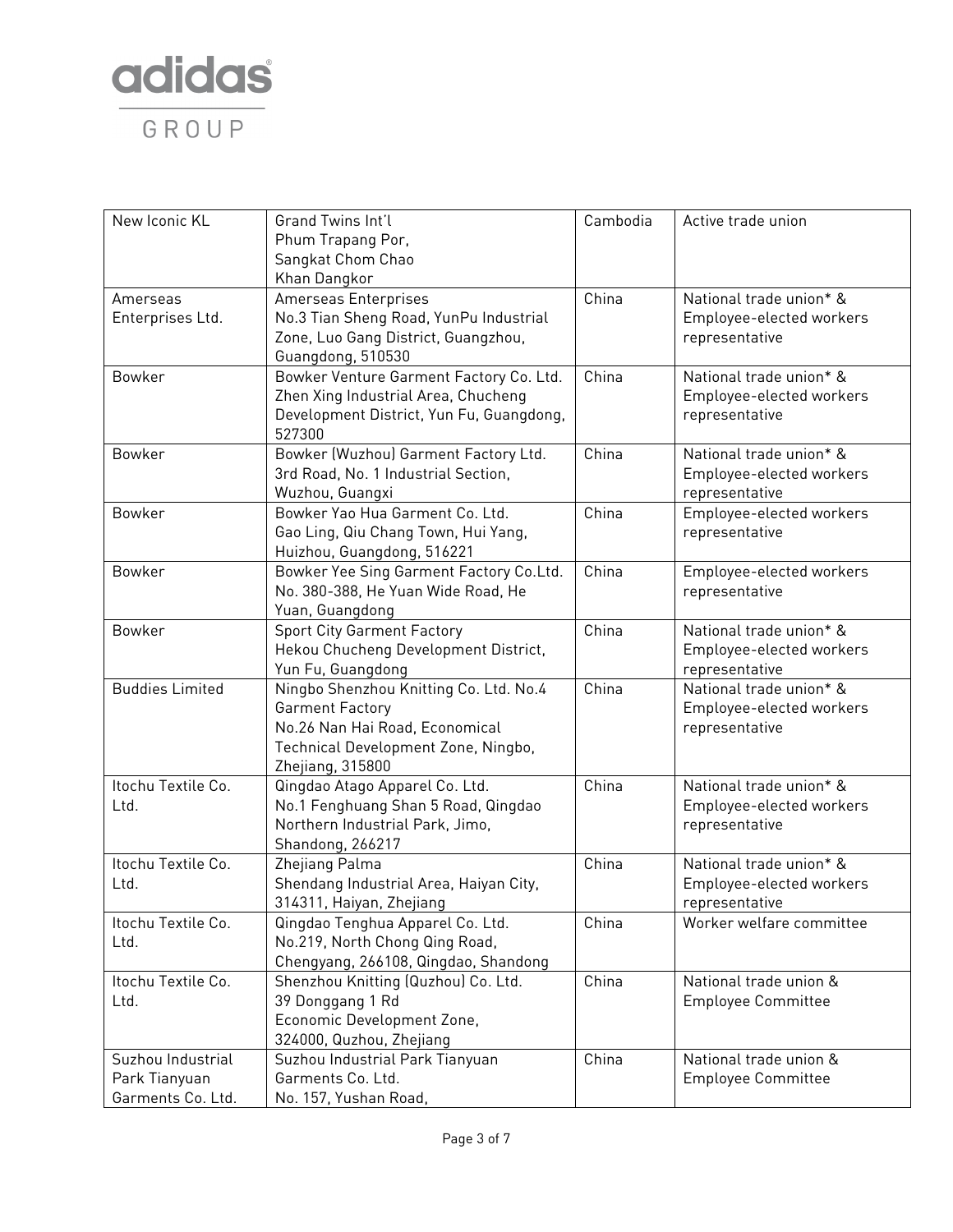

| Tay Hsin (Nanhai Foshan) Knitting Co. Ltd.<br>China<br>Tay Hsin Knitting Co.<br>Employee-elected workers<br>1st Shabu West Road, Shabu Industrial<br>Ltd.<br>representative<br>District, Shachong, Lishui Town, Nanhai<br>District, 528244, Foshan, Guangdong<br>China<br>National trade union*<br><b>Tiger Growth Assets</b><br>Zhongshan Weli Textile Co. Ltd.<br>2nd Industrial Area, Sanxiang Town,<br>Ltd.<br>528463, Zhongshan, Guangdong<br>China<br>Zhejiang Huizhong<br>National trade union &<br>Zhejiang Huizhong Garments Co. Ltd.<br>Garments Co. Ltd.<br>No. 123, Cheng Gong Road,<br>Employee-elected workers<br>Huimin Street, Jiashan County,<br>representative |
|----------------------------------------------------------------------------------------------------------------------------------------------------------------------------------------------------------------------------------------------------------------------------------------------------------------------------------------------------------------------------------------------------------------------------------------------------------------------------------------------------------------------------------------------------------------------------------------------------------------------------------------------------------------------------------|
|                                                                                                                                                                                                                                                                                                                                                                                                                                                                                                                                                                                                                                                                                  |
|                                                                                                                                                                                                                                                                                                                                                                                                                                                                                                                                                                                                                                                                                  |
|                                                                                                                                                                                                                                                                                                                                                                                                                                                                                                                                                                                                                                                                                  |
|                                                                                                                                                                                                                                                                                                                                                                                                                                                                                                                                                                                                                                                                                  |
|                                                                                                                                                                                                                                                                                                                                                                                                                                                                                                                                                                                                                                                                                  |
|                                                                                                                                                                                                                                                                                                                                                                                                                                                                                                                                                                                                                                                                                  |
|                                                                                                                                                                                                                                                                                                                                                                                                                                                                                                                                                                                                                                                                                  |
|                                                                                                                                                                                                                                                                                                                                                                                                                                                                                                                                                                                                                                                                                  |
|                                                                                                                                                                                                                                                                                                                                                                                                                                                                                                                                                                                                                                                                                  |
|                                                                                                                                                                                                                                                                                                                                                                                                                                                                                                                                                                                                                                                                                  |
| Jiaxing, Zhejiang                                                                                                                                                                                                                                                                                                                                                                                                                                                                                                                                                                                                                                                                |
| Fritsche Accessories GmbH<br><b>Fritsche Accessories</b><br>No trade union<br>Germany                                                                                                                                                                                                                                                                                                                                                                                                                                                                                                                                                                                            |
| GmbH<br>Zeppelinstrasse 1, Helmbrechts, 95233                                                                                                                                                                                                                                                                                                                                                                                                                                                                                                                                                                                                                                    |
| <b>World of Textiles</b><br><b>World of Textiles</b><br>Employee-elected worker<br>Germany                                                                                                                                                                                                                                                                                                                                                                                                                                                                                                                                                                                       |
| 25/46 Muenchberger Str., Konradsreuth,<br>representatives                                                                                                                                                                                                                                                                                                                                                                                                                                                                                                                                                                                                                        |
| Bayern, 95176                                                                                                                                                                                                                                                                                                                                                                                                                                                                                                                                                                                                                                                                    |
| Jl. Cijerah Cigondewah Girang No. 16.,<br>PT Kahatex<br>Indonesia<br>Active trade unions & bi-partite                                                                                                                                                                                                                                                                                                                                                                                                                                                                                                                                                                            |
| RT001/RW032, Melong, Cimahi 40534,<br>worker-management                                                                                                                                                                                                                                                                                                                                                                                                                                                                                                                                                                                                                          |
| West Java<br>institution<br>PT Grand Best                                                                                                                                                                                                                                                                                                                                                                                                                                                                                                                                                                                                                                        |
| Jl. Coaster No.8, Blok B18,19,20,21,22<br>Indonesia<br>Active trade union & bi-partite<br>Indonesia                                                                                                                                                                                                                                                                                                                                                                                                                                                                                                                                                                              |
| Tanjung Emas Export Processing Zone,<br>worker-management<br>Semarang 50174, Central Java<br>institution                                                                                                                                                                                                                                                                                                                                                                                                                                                                                                                                                                         |
| PT Tung Mung<br>Jl. Raya Serang Km.24 Balaraja Banten,<br>Active trade unions & bi-partite<br>Indonesia                                                                                                                                                                                                                                                                                                                                                                                                                                                                                                                                                                          |
| <b>Textile Bintan</b><br>Tangerang 15610<br>worker-management                                                                                                                                                                                                                                                                                                                                                                                                                                                                                                                                                                                                                    |
| institution                                                                                                                                                                                                                                                                                                                                                                                                                                                                                                                                                                                                                                                                      |
| PT Tuntex Garment<br>Jl. Raya Serang Km. 18.8, Cikupa Banten,<br>Active trade unions & bi-partite<br>Indonesia                                                                                                                                                                                                                                                                                                                                                                                                                                                                                                                                                                   |
| Tangerang 15710<br>Indonesia<br>worker-management                                                                                                                                                                                                                                                                                                                                                                                                                                                                                                                                                                                                                                |
| institution                                                                                                                                                                                                                                                                                                                                                                                                                                                                                                                                                                                                                                                                      |
| RT01/RW02 Dukuh Buluh, Desa Buluh<br>Active trade union & bi-partite<br>PT Pilar Sejati<br>Indonesia                                                                                                                                                                                                                                                                                                                                                                                                                                                                                                                                                                             |
| Kec. Mojosongo, Boyolali 57371, Central<br>Sejahtera<br>worker-management                                                                                                                                                                                                                                                                                                                                                                                                                                                                                                                                                                                                        |
| institution<br>Java                                                                                                                                                                                                                                                                                                                                                                                                                                                                                                                                                                                                                                                              |
| Sintex International<br>Metrowear Inc. 2<br>Worker-Management Welfare<br>Philippines                                                                                                                                                                                                                                                                                                                                                                                                                                                                                                                                                                                             |
| Block C5, 6th Street, Mactan Economic<br>Committee<br>Ltd.                                                                                                                                                                                                                                                                                                                                                                                                                                                                                                                                                                                                                       |
| Zone 1, Lapu-Lapu City, Cebu, 6015                                                                                                                                                                                                                                                                                                                                                                                                                                                                                                                                                                                                                                               |
| Philippines<br>Worker-Management Welfare<br>Sintex International<br>Mactan Apparels Inc.                                                                                                                                                                                                                                                                                                                                                                                                                                                                                                                                                                                         |
| Block B6, 5 <sup>th</sup> Street Corner 2 <sup>nd</sup> Avenue,<br>Committee<br>Ltd.                                                                                                                                                                                                                                                                                                                                                                                                                                                                                                                                                                                             |
| Mactan Economic Zone 1, Lapu-Lapu City,                                                                                                                                                                                                                                                                                                                                                                                                                                                                                                                                                                                                                                          |
| Cebu, 6015                                                                                                                                                                                                                                                                                                                                                                                                                                                                                                                                                                                                                                                                       |
| Thailand<br>NK Apparel Co. Ltd.<br>NK Apparel Co. Ltd.<br>Employee-elected worker                                                                                                                                                                                                                                                                                                                                                                                                                                                                                                                                                                                                |
| 369, 370 Moo 4, Manjakiri Road, Tumbol<br>welfare committee                                                                                                                                                                                                                                                                                                                                                                                                                                                                                                                                                                                                                      |
| Bantoom, Amphur Muang, Khon Kaen,                                                                                                                                                                                                                                                                                                                                                                                                                                                                                                                                                                                                                                                |
| 40000                                                                                                                                                                                                                                                                                                                                                                                                                                                                                                                                                                                                                                                                            |
| 61 Moo 5 Tumbon Jung-Harn, Ampur<br>Trax Intertrade Co.<br>Thailand<br>Employee-elected welfare                                                                                                                                                                                                                                                                                                                                                                                                                                                                                                                                                                                  |
| Ltd. (Roiet)<br>Jung-Harn, Roi-et Thailand 45000<br>committee                                                                                                                                                                                                                                                                                                                                                                                                                                                                                                                                                                                                                    |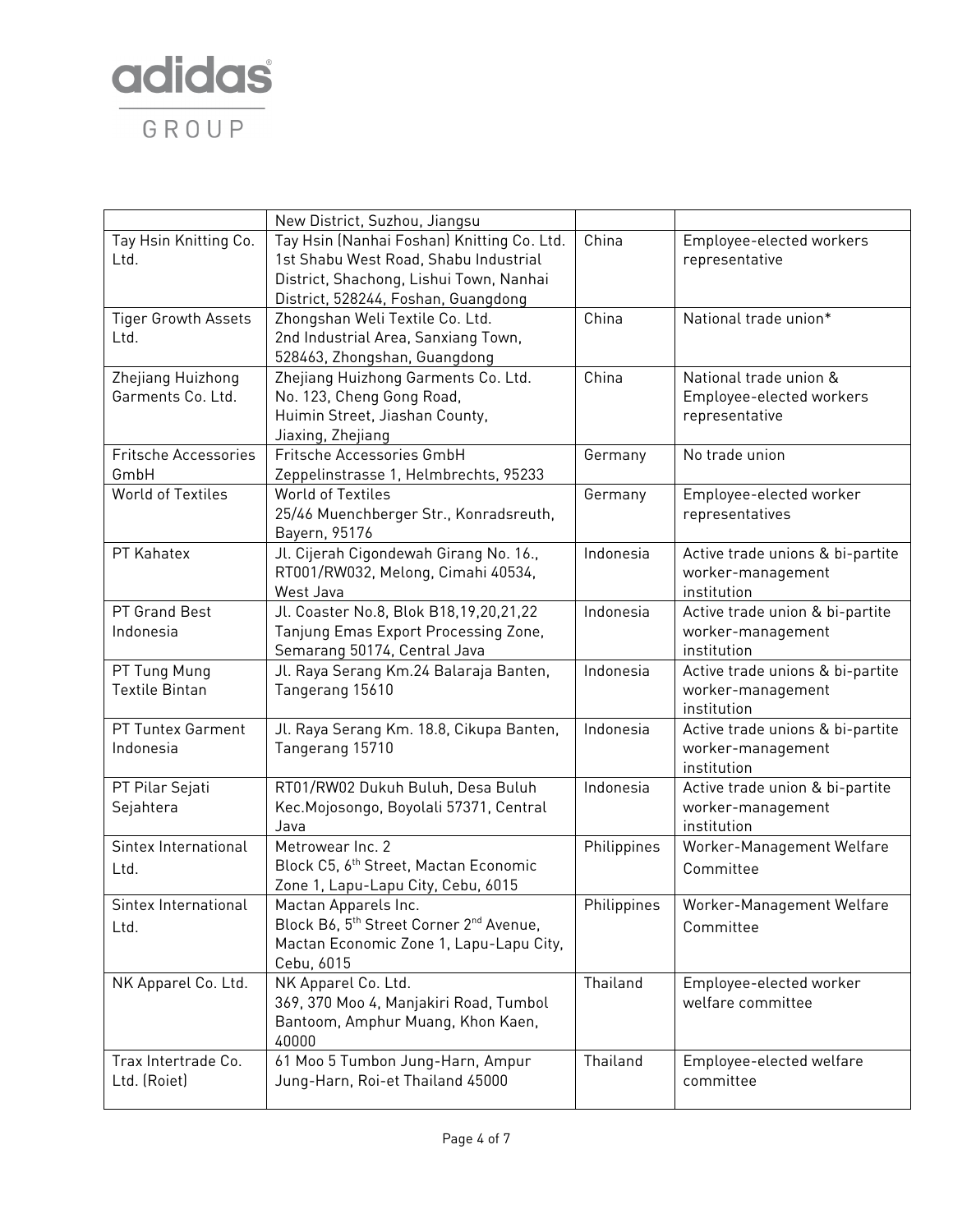

| Arikbey                      | Arik Bey Tekstil Enerji ve Sinai Yatirimlar<br>Anonim Sirketi<br>Akcaburgaz Mah.Ugur Mumcu Cad.no:47<br>B Blok, 34552 Esenyurt,<br>Istanbul        | Turkey    | Employee-elected worker<br>representatives |
|------------------------------|----------------------------------------------------------------------------------------------------------------------------------------------------|-----------|--------------------------------------------|
| Arikbey                      | Arik Bey Tekstil Enerji ve Sinai Yatirimlar<br>Anonim Sirketi<br>Bahcelievler Mah.<br>Arik Bey Tekstil Fab. Caddesi, No:1<br>42700 Beysehir, Konya | Turkey    | Employee-elected worker<br>representatives |
| Arikbey                      | Beybo Seydisehir Boya San ve Tic A.S.<br>Alaylar 2 Mah. Hafif San. Bol.<br>Cevre Yolu Uzeri,<br>42370 Seydisehir, Konya                            | Turkey    | Employee-elected worker<br>representatives |
| Cicek Buris                  | Cicek Buris Havlu Dokuma San. ve Tic<br>Ltd.Sti.<br>Honaz yolu uzeri 3.km Gurlek<br>20065 Honaz, Denizli                                           | Turkey    | Employee-elected worker<br>representatives |
| Gelal Corap                  | Gelal Corap Sanayi ve Ticaret A.S.<br>Akcaburgaz Mah. 117. Sok. No:2, 34500,<br>Esenyurt, Istanbul                                                 | Turkey    | Employee-elected worker<br>representatives |
| Imteks                       | Entari Giyim Sanayi ve Ticaret A.S.<br>Organize Sanayi Bölgesi 103.Ada 7.Parsel<br>18260 Korgun, Cankiri                                           | Turkey    | Employee-elected worker<br>representatives |
| Imteks                       | Imteks Giyim Sanayi ve Ticaret A.S<br>D-100 Karayolu Uzeri Altinpinar Koyu<br>Girisi, 81100 Duzce                                                  | Turkey    | Employee-elected worker<br>representatives |
| Bowker                       | Bowker Garment Factory Co. Ltd.<br>No.2, Road No. 6, Dong An Industrial<br>Park, Thuan An District,<br>Binh Duong, 65072                           | Vietnam   | Employee-elected workers<br>representative |
| <b>DTVN</b>                  | Dintsun Enterprise Co. Ltd.<br>Lot B3, D10/89Q National Road 1A, Tan<br>Tao Ward, Binh Tan District, Ho Chi Minh                                   | Vietnam   | National trade union*                      |
| Trax Intertrade Co.<br>Ltd.  | Alliance One Apparel Co. Ltd.<br>B1, B2, B5-B12, Giao Long Ip, An Phuoc<br>Commune, Chau Thanh District, Ben Tre<br>Province                       | Vietnam   | National trade union*                      |
| Din Tsun Holding Co.<br>Ltd. | Din Ling Garment Co. Ltd.<br>Hamlet 1A, Tan Thanh Tay Ward, Cu Chi<br>District, Ho Chi Minh City                                                   | Vietnam   | National trade union*                      |
| <b>Footwear</b>              |                                                                                                                                                    |           |                                            |
| Perchet Argentina<br>S/A     | Perchet Argentina S.A.<br>Ruta Nacional nº 5, KM 160,5 - Parque<br>Industrial de Chivilcoy                                                         | Argentina | National trade union                       |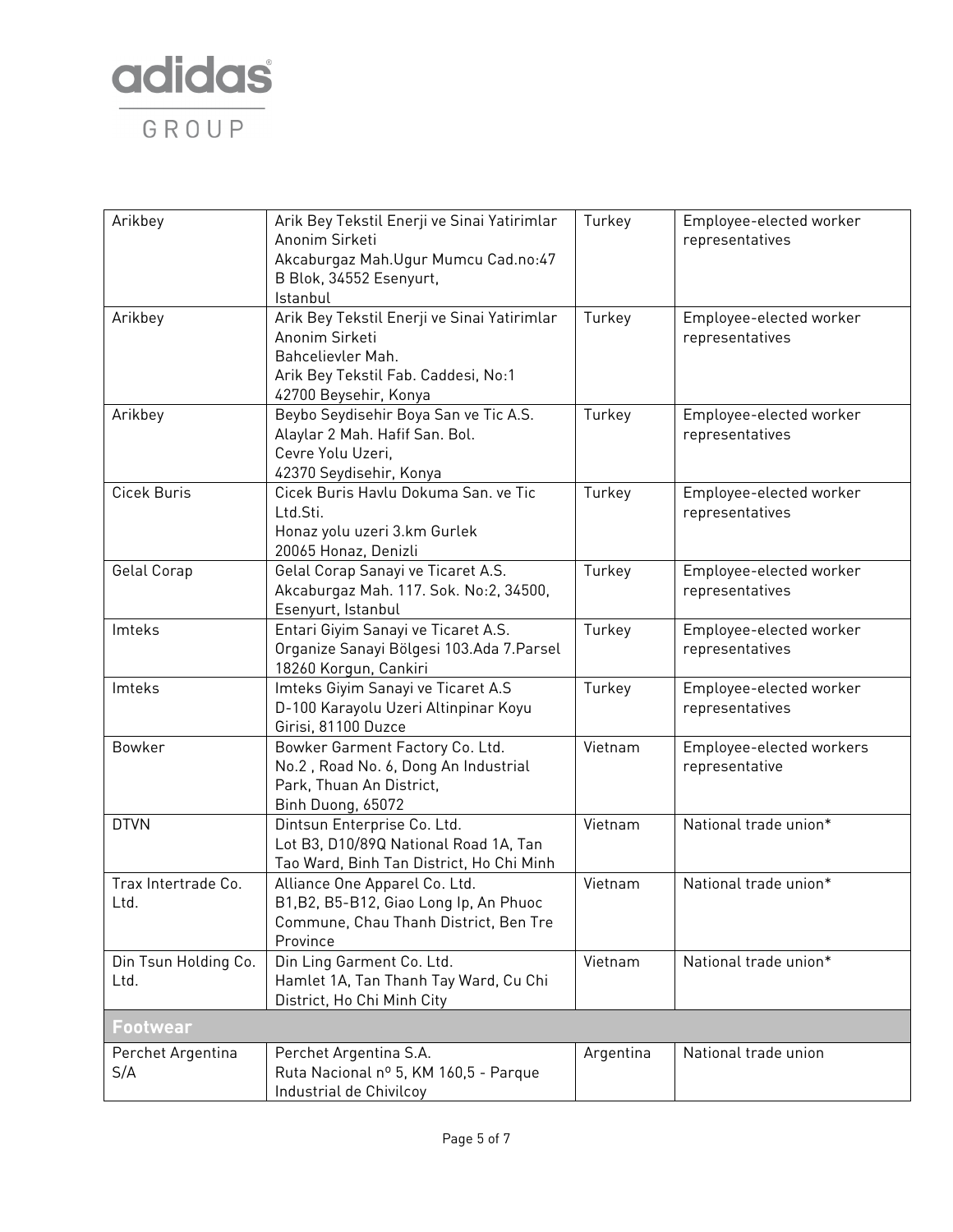

|                  | Chivilcoy, Provincia de Buenos Aires 6620 |               |                                  |
|------------------|-------------------------------------------|---------------|----------------------------------|
| Paquetá Calçados | Paqueta Calcados S.A.                     | <b>Brazil</b> | Trade union                      |
| Ltda             | 15 de Novembro Str, 407                   |               |                                  |
|                  | <b>B. São Francisco</b>                   |               |                                  |
|                  | Pentecoste - Ceará 62.640-000             |               |                                  |
| Sports Gear      | Can Sports Shoes Co. Ltd.                 | Cambodia      | Active trade unions              |
|                  | National Road No. 5, Chamkar Svay         |               |                                  |
|                  | Village, Sethey Commune, Samaky           |               |                                  |
|                  | Meanchey District, Kampong Chhang         |               |                                  |
| Everan           | Meng Da Footwear Industrial Co. Ltd.      | Cambodia      | Active trade unions              |
|                  | St Veng Sreng, Phoum Tropeang, Thloeng    |               |                                  |
|                  | Sangkat Chorm Chao Khan Dangkor,          |               |                                  |
|                  | Phnom Penh                                |               |                                  |
| Apache           | Apache Footwear Ltd.                      | China         | National trade union* and        |
|                  | Taiping Town, Qingxin County, 511853,     |               | employee-elected workers         |
|                  | Qingyuan, Guangdong                       |               | representative                   |
| Ching Luh        | Lian Jiang Ching Luh Shoes Co. Ltd.       | China         | Employee-elected workers         |
|                  | Aojiang Investment Zone, Lian Jiang,      |               | representative                   |
|                  | Fuzhou, Fujian, 350500                    |               |                                  |
| Everan           | Evervan Deyang Footwear Co. Ltd.          | China         | National trade union* and a      |
|                  | No.1 Liangsheng Mid Road,                 |               | Workers Management               |
|                  | Economic Technique Development Zone,      |               | Committee                        |
|                  | Hengyang County, Hunan 421200             |               |                                  |
| Scheinfeld       | adidas Scheinfeld                         | Germany       | Active trade union and worker    |
|                  | Adi-Dassler-Str. 24,                      |               | council                          |
|                  | 91443 Scheinfeld                          |               |                                  |
| Apache           | Apache Footwear India Private Ltd.        | India         | Employee-elected workers         |
|                  | Mambattu Village, Tada Mandal, Nellore    |               | representative                   |
|                  | District, Tada - 524401,                  |               |                                  |
|                  | Andhra Pradesh                            |               |                                  |
| Ching Luh        | PT Ching Luh Indonesia                    | Indonesia     | Active trade unions & bi-partite |
|                  | JL. Raya Serang KM 16                     |               | worker-management                |
|                  | Cikupa - 15710, Banten                    |               | institution                      |
| Panarub          | PT Panarub Industry                       | Indonesia     | Active trade unions & bi-partite |
|                  | Jl. Raya Moh Toha (Mauk) KM 1             |               | worker-management                |
|                  | Pasar Baru, Desa Gerendeng                |               | institution                      |
|                  | Tangerang - 15113, Banten                 |               |                                  |
| Partland World   | PT. Parkland World Indonesia              | Indonesia     | Active trade union & bi-partite  |
|                  | Km68, Jalan Raya Serang, Desa Namo        |               | worker-management                |
|                  | Liir, Cikande, 42186, Serang, Banten      |               | institution                      |
| Pou Chen         | Pt Nikomas Gemilang                       | Indonesia     | Active trade union & bi-partite  |
|                  | Km.71, Jl.Raya Serang, Desa Tambak        |               | worker-management                |
|                  | Kec.Cikande, 42185, Serang, Jawa Barat    |               | institution                      |
| Shangway         | PT Shyang Yao Fung - Factory 2            | Indonesia     | Active trade unions & bi-partite |
|                  | Jl. Industry Raya II, Blok D, No. 2, Kel. |               | worker-management                |
|                  | Pasir Raya, Kec. Jati Uwung, Tangerang    |               | institution                      |